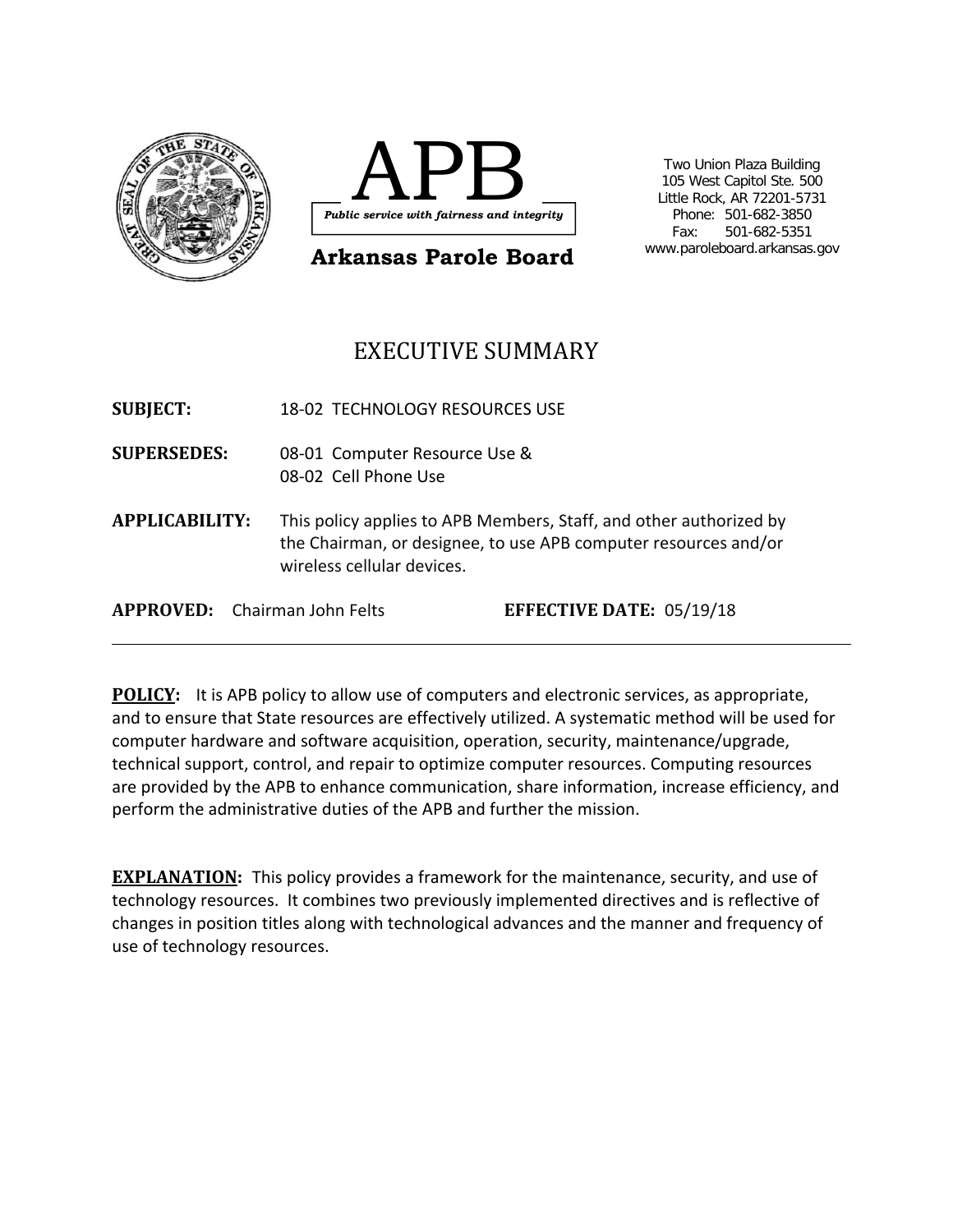

l

**Arkansas Parole Board Two Union National Plaza Building 105 West Capitol; 5th Floor Little Rock, AR 72201-5731 (501) 682-3850 Fax: (501) 683-5381** 

#### **ADMINISTRATIVE DIRECTIVE: 08-0118-02 COMPUTER TECHNOLOGY RESOURCES USE**

#### **TO: ARKANSAS PAROLE BOARD**

# **FROM: LEROY BROWNLEEJOHN FELTS, CHARIMAN CHAIRMAN PAGE 1 of 7**

**SUPERSEDES: 08-01 Computer Resource Use AD 06-02 (Signed May 3, 2006) 08-02 Cell Phone Use**

**APPROVED: SIGNATURE ON FILE EFFECTIVE DATE: April 15, 2008May 19, 2018**

- **I.** APPLICABILITY. This policy directive applies to Arkansas Parole Board (APB) Commissioners, Hearing Examiners, support staff, contractors, volunteers, extra help, members, staff, offenders, and others authorized by the Chairman, or designee, to use APB computers and/or wireless cellular devices. Violators of this directive may be subject to disciplinary action to include termination.
- **II. POLICY.** It is APB policy to provide allow use of computers and electronic services, as appropriate, and to ensure effective use of that State resources. A systematic method will be used for computer hardware and software acquisition, operation, security, maintenance/upgrade, technical support, control, and repair to optimize computer resources. Computing resources are provided by the APB to enhance communication, share information, increase efficiency, and perform the administrative duties of the APB and further the its mission. Many of the computers and electronic services are shared with the Department of Community Correction (DCCACC) and the Department of Correction (ADC). They allow access to the INTERNETInternet, electronic mail and bulletin boards, internal and external databases, library catalogs, work-related professional organizations, etc. Computers and electronic services are provided for the performance of official State business and the enhancement of the skills and knowledge necessary for suchemployee skills/training necessary for maximum performance. Personal use of APB computers, wireless/cellular devices, and all electronic services is strictly prohibited. Cell phones/communication devices will be distributed to designated staff members upon approval of the Chairman, or designee. Distributing cell phones/communication devices to appropriate staff members is meant to enhance the efficiency and effectiveness of APB operations.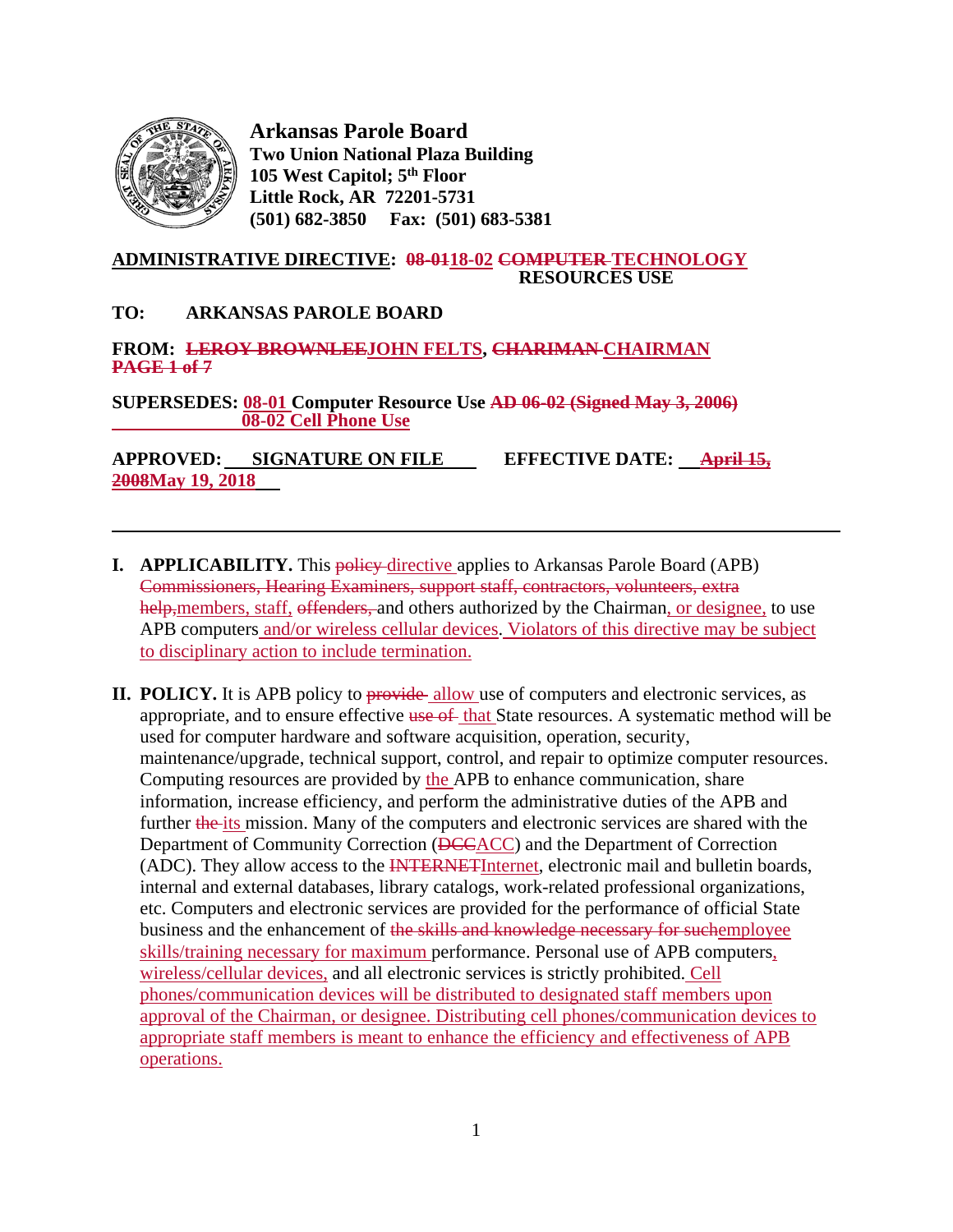## **III. DEFINITIONS.**

**A. Computer Resources.** Computers and computer related equipment, servers, local and wide area networks and input and output devices.

**B. Software.** Applications and programs installed on computers.

**C. Computer Security.** Aspects associated with providing availability, integrity, and confidentiality of information on APB computers.

**D. Electronic Services.** Services include, but are not limited to, access to the <del>DCC</del>-ACC and State networks, eOMIS, Internet access, electronic mail (E-Mailmail) and other online services.

**E. Offenders.** Offenders are probationers, parolees, community correction center residents, and ADC inmates.

**F. Permissions.** System settings that grant, deny, or limit access to various computer systems, file folders, programs, and documents.

**G. User.** Persons authorized access to APB computer resources.

#### **IV. PENALTIES.** Violators (Hearing Examiners and support staff) of this policy are subject to penalties ranging from verbal warnings to employment termination. Commissioners who violate this policy will be reported to the Governor's Office, by the Chairman, for appropriate action.**CELL PHONE/COMMUNICATION DEVICE GUIDELINES.**  Agency issued cell phones and other communication devices are for State business use only. No employee is authorized to download non-business related applications, ringtones, ringback tones or other personalized, non-business related features to the device. Any employee that downloads non-business related features shall reimburse the agency for any expense and will be subject to disciplinary action, up to and including termination.

#### **A. Employees with cell phones/communication devices are responsible for:**

**1.** Securing and maintaining any issued cell phone or other communication device.

- **2.** Immediately reporting any missing and/or stolen device to his/her immediate supervisor, or the appropriate IT and/or HR/Fiscal personnel.
- **3.** Adhering to any building restrictions on use or possession of a cell phone/communication device while on that property. Under no circumstances are APB employees allowed to carry a non-state issued cell phone or communication device into an ACC residential center or ADC facility.

### **B. The Board's Systems Coordination Analyst is responsible for:**

 **1.** On a monthly basis auditing the usage of all APB cell phones/communication devices and reporting all suspected abuses to the Executive Administrator.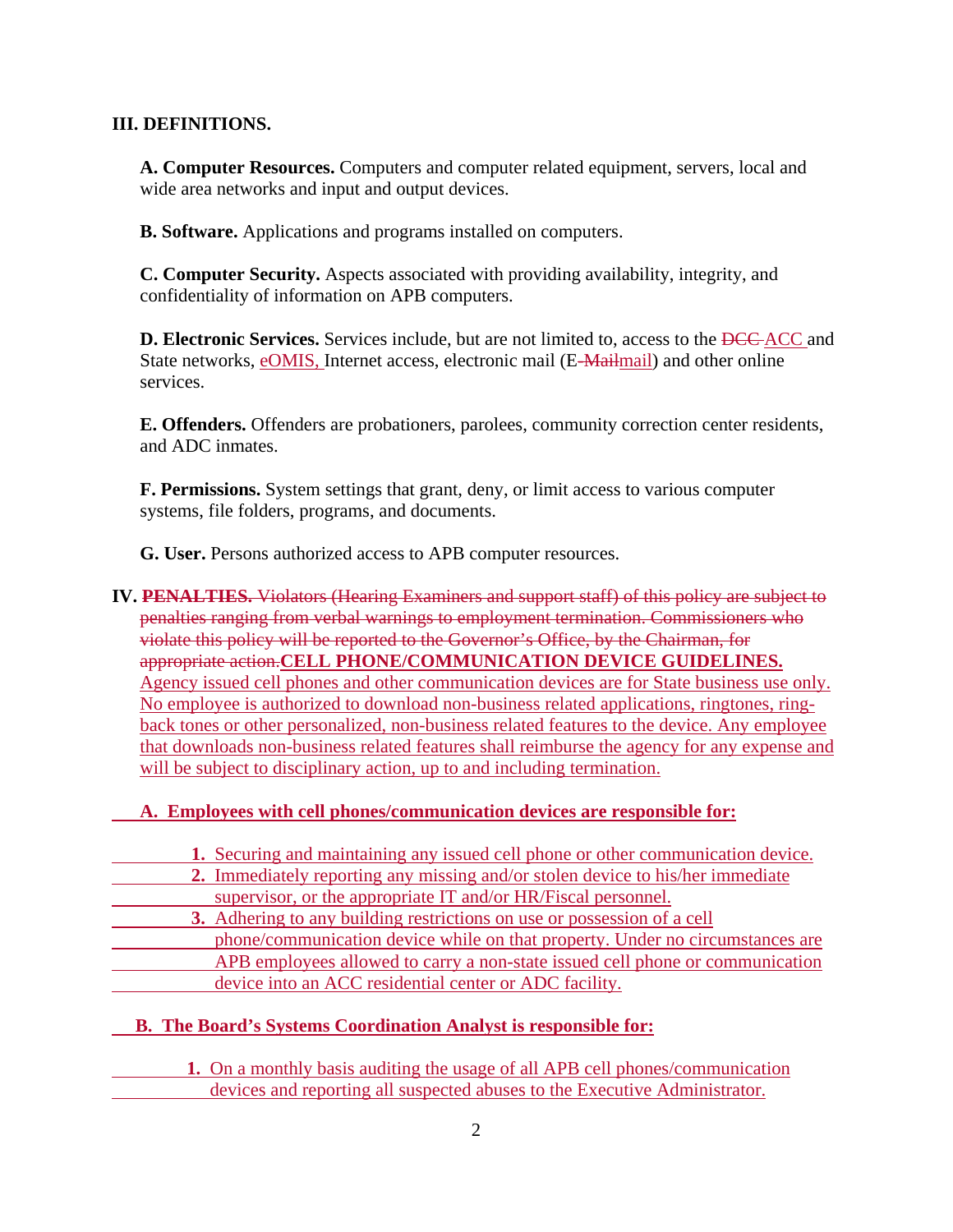#### **V. COMPUTER GUIDELINES.**

 **A. Technical Support.** Employees/Hearing Examiners/CommissionersAll members and staff should always use the appropriate help options and manuals provided with the computer system prior to asking for assistance. When an employee cannot resolve system or software problems, they-he/she should contact the User Support-Systems Coordination Analyst for further assistance.

Users must not allow people-individuals from outside of the agency to use or attempt to fix computers unless the person is has been approved by the User SupportSystems Coordination Analyst to provide support-or the person is known to be working as an authorized contractor or Department of Information Services (DIS) employee. .

- **B. Planning for Computer Resources.** APB provides the use of computers and electronic services to ensure effective use of State resources. A systematic method is used for computer hardware and software acquisition, operation, security, maintenance and/or upgrades, technical support, access control and repair to optimize APB and State resources. The User SupportSystems Coordination Analyst maintains the APB Information Technology Plan for maintaining computer resources consistent with budget approvals and in accordance with the Arkansas Information Systems Act 914 of 1997.applicable State law, rules, and regulations.
- **C. Ordering Computer Resources & Services.** Computer and related hardware purchase requests require a written justification to the Executive Administrator and the approval of the Chairman to ensure compatibility and consistency with the Information Technology Plan.
- **D. Installing Software.** Software is pre-installed on computers and configured by the User **Support** Systems Coordination Analyst. In order to guarantee compliance with copyright laws and insure compatibility with the **DCC** ACC and the State networks, only authorized software may be installed. Users must obtain permission-written authorization from the User Support Analyst Systems Coordination Analyst before installing any software on APB computer resources. Users must not change any of the established defaults for security and/or computer access.

#### **E. Security Measures.**

**1. User Accounts.** The <del>DCC</del> Systems Coordination Analyst or an ACC designee will assign user identifications (IDs). The user ID will be made available only for the period of employment with APB or as otherwise authorized by the **Executive** Administrator or Chairman. The An authorized employee of DCC ACC or the APB User SupportsSystems Coordination Analyst is authorized tomay suspend or deactivate user accounts being used for unauthorized purposes. Notice of any suspension or deactivation shall be provided to the employee's immediate supervisor, the Executive Administrator, and the Chairman.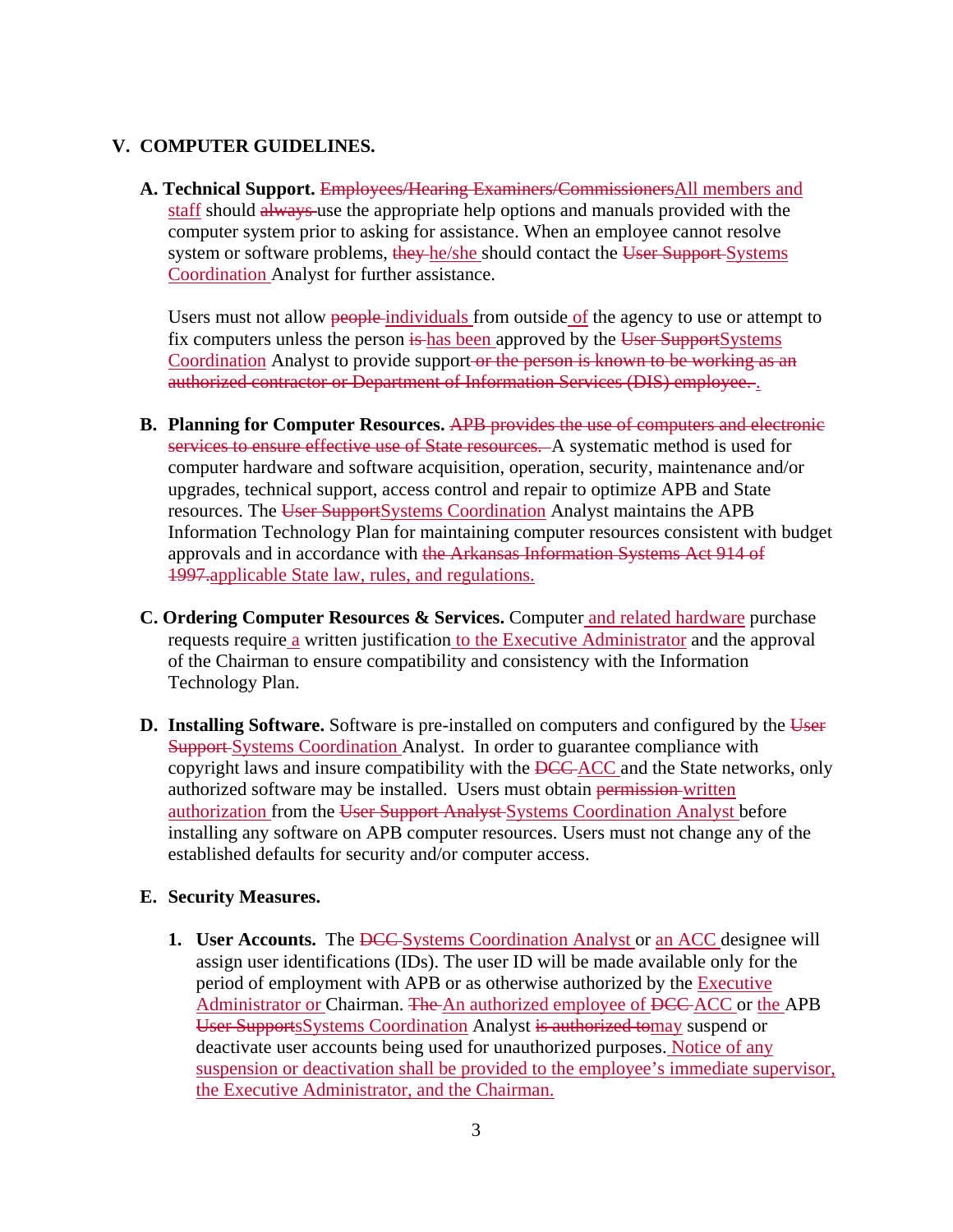**2. Passwords.** Users are assigned an initial password to log into the **DCCACC**/State network, but are required to change it to a secret password known only to them. Users are will be periodically required to change passwords every 90 days. Previously used passwords may not be reused until five password changes have occurred. Passwords must be at least nine characters in length and include at least three of the following four character types: UPPER CASE, lower case, special character and number.All passwords generated for accessing the APB Wi-Fi network should be safeguarded and may not be shared with anyone absent permission of the Systems Coordination Analyst. For assistance in constructing easily remembered passwords, contact the User SupportSystems Coordination Analyst.

 The combination of user ID and password uniquely identifies each user within the DCCACC/State network. Users must keep passwords private and must not divulge their password to any other person, including their supervisor. Users must immediately notify the User SupportSystems Coordination Analyst if they have reason to believe their password has been compromised. APB computers are configured to automatically enter a password-protected screen saver mode after 10 minutes of inactivity.

- **3. Physical Security.** Supervisors and any assigned property custodianthe Board's Business Operations Manager must ensure computers are in  $\alpha$ -the most secure location as office layout permits. Computer displays should face away from windows and doors to minimize the possibility of information being viewed by unauthorized persons.
- **4. Ee-Mail Security/Privacy.** The use of the state electronic mail (e-Mailemail) is neither private nor secure. APB management has the right to access any e-Mail-email communication of any APB employee without their his/her consent and/or knowledge.
- **F. Supervisor's Security Responsibilities.**

Monitor employee's computer resource use and take action to resolve situations of abuse.

- **G. Fiscal/HR Section Responsibilities.**
- b. Require service/repair personnel to be properly identified and ensure the presence of an APB employee while repairs are being made.
- **1.** Immediately notify the User SupportSystems Coordination Analyst when a supervised employee is terminated.
- **2.** Take action to resolve suspected abuse. When considered appropriate, contact the next person in the supervisory chain to analyze.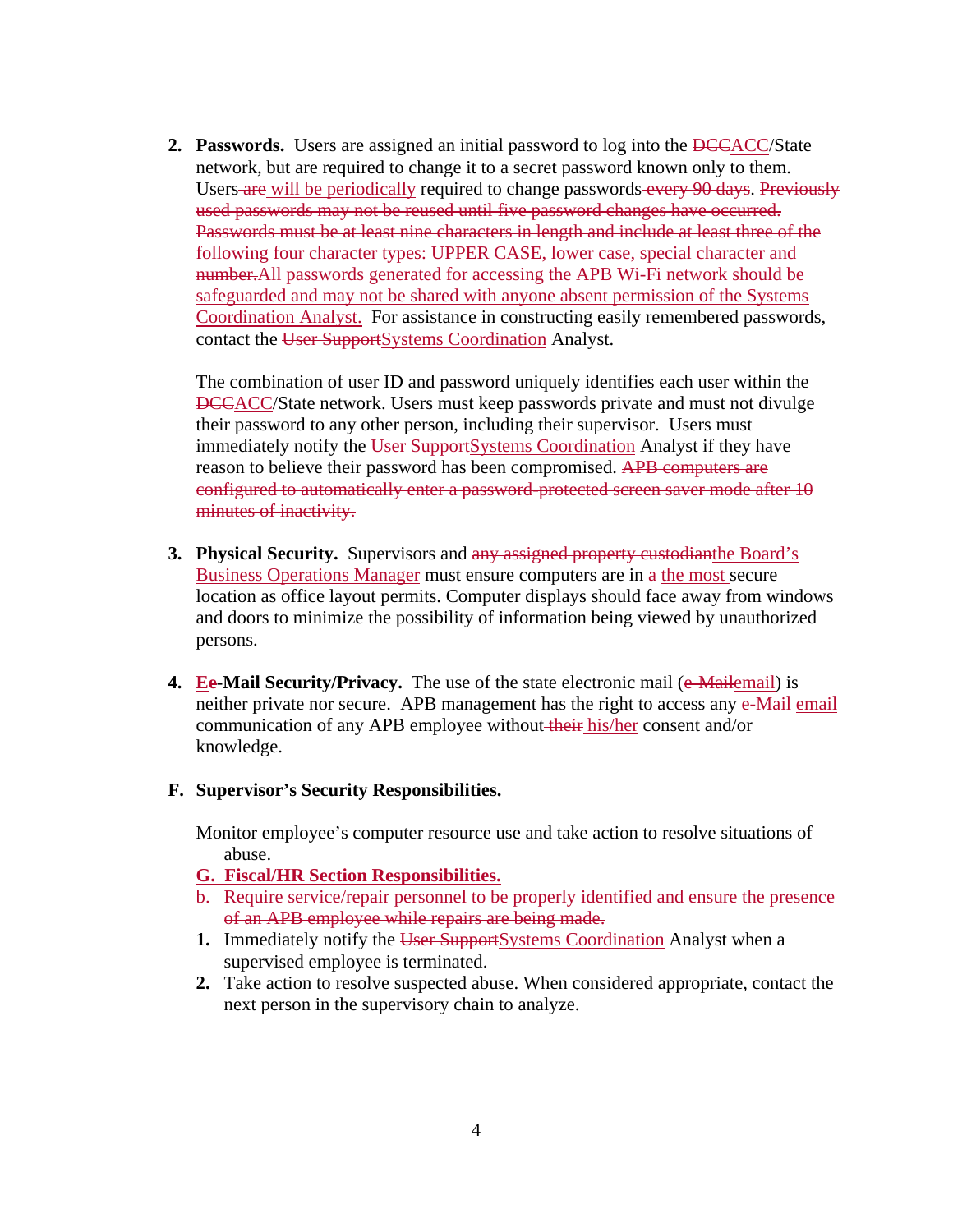#### **H. User SupportSystems Coordination Analyst Responsibilities.**

1. Notify the DCC IT Administrator of any viruses and other unusual activity on the computer system.Require service/repair personnel to be properly identified and ensure the presence of an APB employee while repairs are being made. 2. Notify the ACC IT Administrator or designee of any viruses and/or other unusual activity on the computer system.

3. Notify the DCC-ACC IT Administrator or designee when an employee ends their employment with the agency and insure ensure their his/her account is closed.

4. Immediately notify the DCC ACC IT Administrator or designee when the APB suspends any account because of misuse.

5. Conduct periodic supervisory reviews of computer and systems access permissions and notify the DCC ACC IT Administrator when the APB makes any changes.

**FI. Privacy, Monitoring and Audits.** Since all computers and software are APBowned, all information stored on the computer is the property of the APB. There is no level of privacy related to the information entered, received, or transmitted. Management The Agency has the authority and capability to monitor, track, and record any and all transactions made on your computer. Monitoring is not done to intimidate or harass, rather it is to ensure proper use of computer resources. The User SupportSystems Coordination Analyst will conduct random audits of computing resources to ensure compliance with this policy.

#### **GJ. Data/File Management.**

- **1. Electronic Mail (e-MailEmail).** Emaile-Mail messages may be subject to the State's Record Retention policy which establishes mandatory retention periods of state certain documents. All employees must comply with the Record Retention policy when reviewing and retaining  $e$ -Mailemail communications. All retained files and electronic messages may be accessible under Freedom of Information Act (FOIA).
- **2**. **Data Folders & Filing Documents.** 'Mission critical' data must be stored in appropriate folders located on the networked drive designated by the DCC-ACC Information Technology Section to ensure availability for all personnel who are authorized to access the folder. Data on this location is backed up and can be restored in the event of a hardware failure, whereas data stored on a local computer hard drive are not backed up and would be lost. Contact the User SupportAPB Systems Coordination Analyst for any questions regarding folder structure and permissions setup.

 Data not intended for sharing should be stored on the networked drive designated by the DCC ACC Information Technology Section for personal (work-related) use. This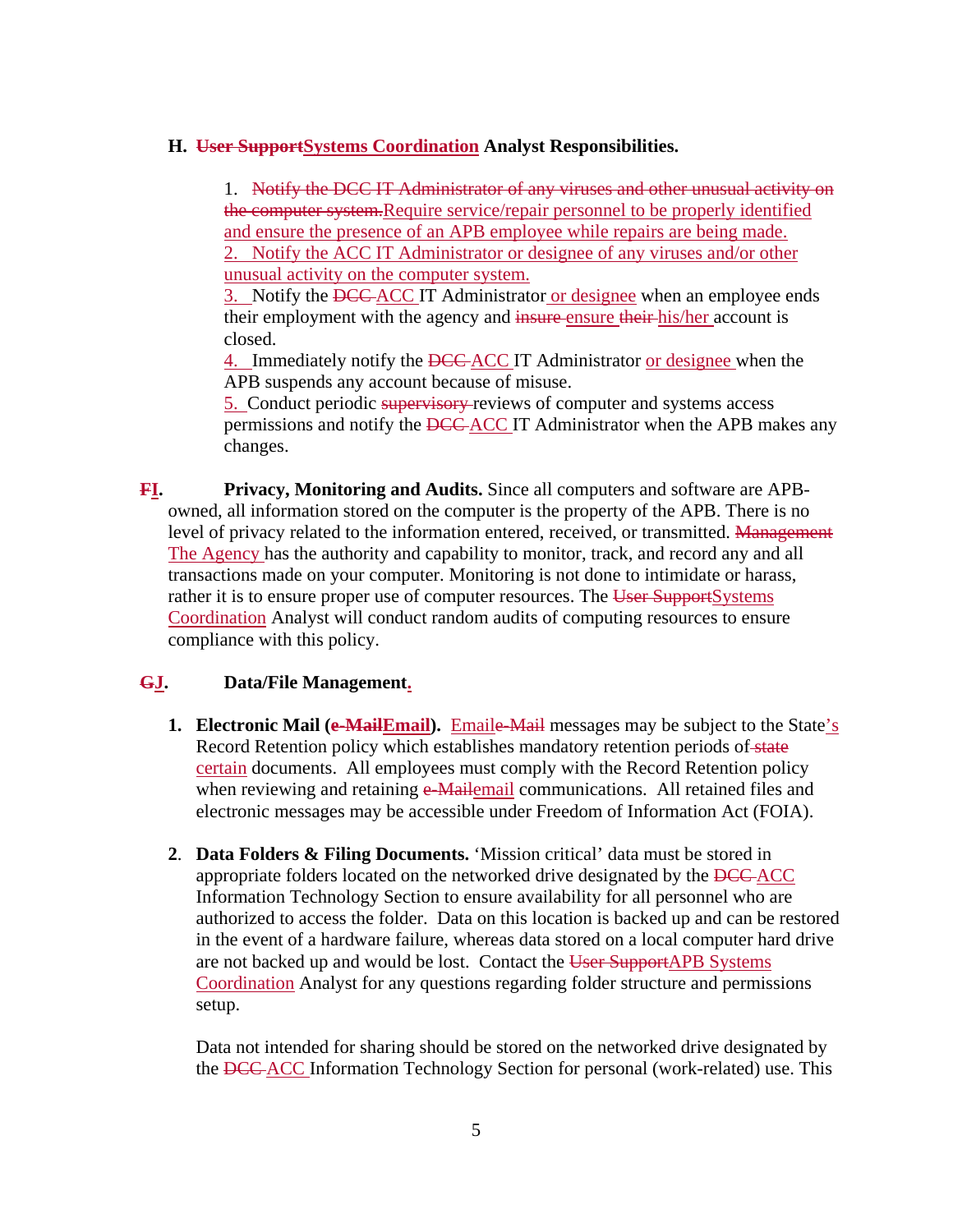drive is viewable only to the owners and the **DCC**-ACC/APB Information Technology Sections but is subject to random review.

- **3. Data Verification.** Employees are responsible for entering accurate data into eOMIS and other computer systems. Supervisors must periodically check for data accuracy through routine, systematic verification techniques and take necessary steps to counsel/discipline employees who repeatedly enter inaccurate data. Policy for specific computer systems may provide further requirements for data.
- **HK. External Database Access.** The Chairman is the sole authority for granting access to specific protected outside agency databases as appropriate and deemed necessary for an employee to perform job functions (i.e., eOMIS, ACIC/NCIC, VINES, AASIS, etc). Activity involving those these databases shall be governed by the rules and regulations imposed by the agency providing access.
- **I.L. Website Changes.** Only the User Support Systems Coordination Analyst, when authorized by the Chairman or designee, may make authorized changes to APB website.
- **JM.** Offender Rules Pertaining to Computer Resources. Offenders are prohibited from using any APB computer, service, or wireless/cellular device. that is connected to the State network or the Internet. They are also prohibited from using any standalone machine containing personnel, offender, or security information or any other agency records. agency business, or security records. Any employee who facilitates prohibited offender access shall be subject to immediate termination.
- **K.VI.** Computer Resource Use and Rules. Computer resources are to be used only for official State business. Upon entering the assigned user ID and password, users automatically agree to accept responsibility for and compliance with this policy and to use APB computers appropriately. Inappropriate or unacceptable use by users is the basis for disciplinary action. Although every situation that pertains to inappropriate use of APB computing resources and electronic services cannot be listed, the following is included to provide an understanding as to the type of conduct that is acceptable and unacceptable. The Chairman, or designee, reserves the right to approve or disapprove other activities which compromise APB computer systems.

#### **A. Users shall not:**

- a. 1. Connect a personally owned computer or computer hardware to the state network.
- $\frac{b}{b}$ . Use, submit, publish, display, or transmit information which: is defamatory, false, abusive, obscene, pornographic, profane, sexually oriented, threatening, racially offensive, or otherwise biased, discriminatory or illegal material, or material that violates or infringes on the rights of another person, or any other statements which could cause public embarrassment to the APB.
- e. 3. Restrict or inhibit other APB users from using APB computer resources.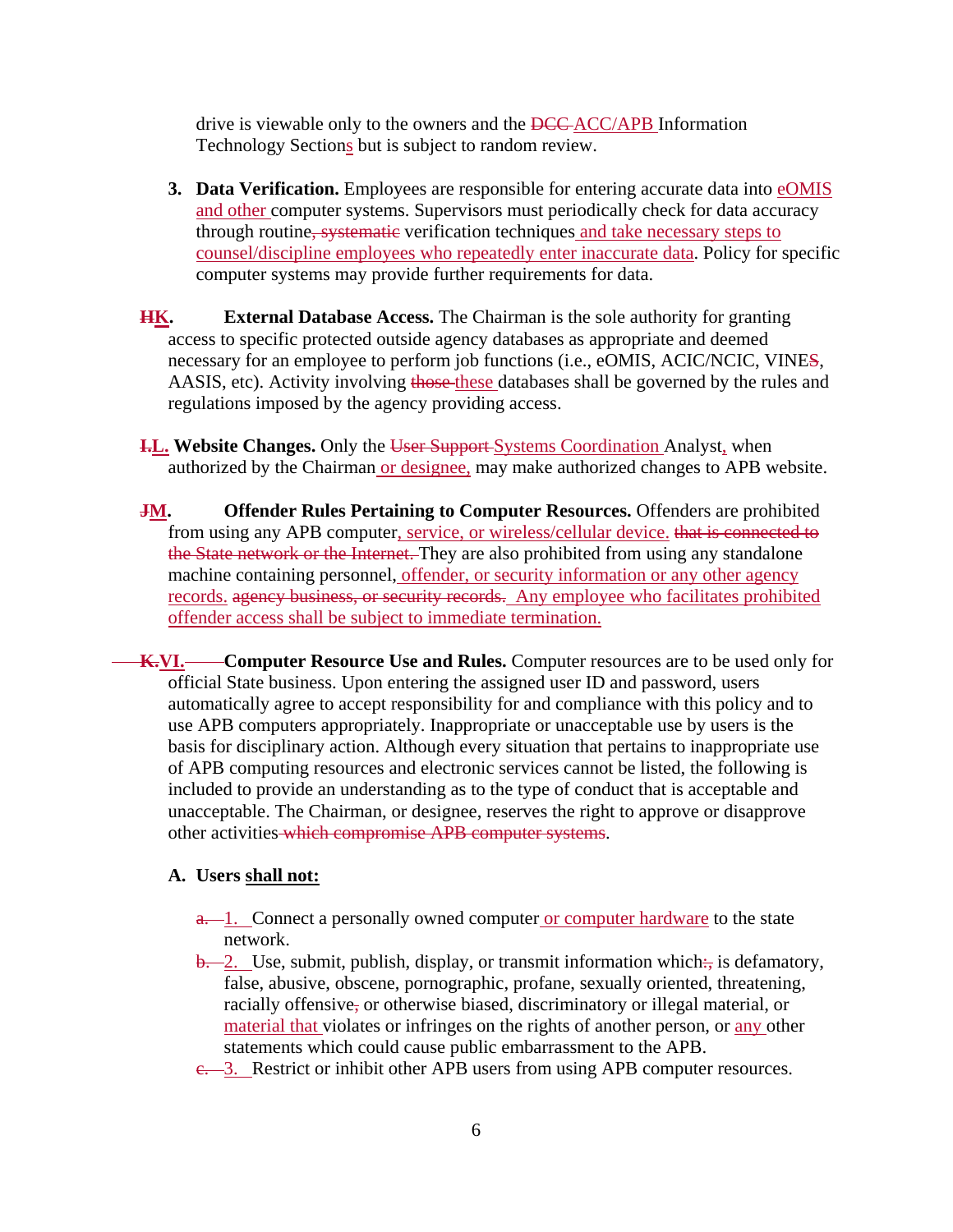- $\frac{d.4}{d}$ . Use or attempt to use unauthorized computer resources, monitoring tools, network programs/testers, packet sniffing, remote access, key stroke recognition technology, or remote control equipment and software.
- e. 5. Use removable USB media (flash drives) or "thumb drives" without the Chairman or designee's written approval of written justification. If approved for use, thumb drives must be encrypted and shall not be removed from the office without written permission from the Chairman*.*
- $f 6$ . Use the system for any illegal purpose, or for personal gain.
- $g 7$ . Install or use "chat" or "instant messaging" software unless approved by the Chairman.
- $h 8$ . Use or initiate processes that degrade the efficiency of the computer system(s) such as memberships in chat rooms or receipt of streaming or broadcast audio or video via the Internet unless authorized by the User Support AnalystChairman or designee.
- $\frac{1}{1}$ . Mask or otherwise falsify a user's identity.
- $\frac{1}{2}$  10. Modify computer configurations, installed programs, or system facilities.
- $k 11$ . Compromise or attempt to compromise the integrity of any computer system.
- l. 12. Establish unauthorized network services including web pages, servers, FTP servers, and Telnet services.
- m. 13. Move, alter, or delete files that do not pertain to your assigned work.
- $n.$  14. Download or share audio (music), mp3, games, computer software or video files that could expose APB to legal claims based on copyright infringement or other legal challenges.
- $\theta$ .15. Perform any other prohibited activity not specifically addressed espected by the inappropriate use statements included in this policy.
- p. Send or forward any non work-related email messages via their state e-Mail account.

#### **B. Users must:**

- $a 1$ . Comply with written and verbal directives that address information disclosurethe use of technology resources.
- b.2. Immediately notify management of any evidence of child pornography on any computer system. In the event of finding, or suspecting, child pornography on any APB computer system *STOP AND DO NOT TOUCH THE COMPUTER ANY FURTHER*. Immediately notify the supervisory chain and await further instructions. Do not explore the computer any further for evidence or even turn it off.
- e. 3. Immediately notify his/her supervisors or another available supervisor if inappropriate web pages are accidentally viewed. Failure to properly notify management a supervisor will be considered intentional viewing by the user.
- d. Notify their his/her supervisor of any abnormal or suspect activities seen on computer resources. The supervisor will contact the User SupportSystems Coordination Analyst as appropriate.

#### **VII. ATTACHMENTSFORMS**

AD 08-01 Form 1 – Attachment 1: Employee Acknowledgement